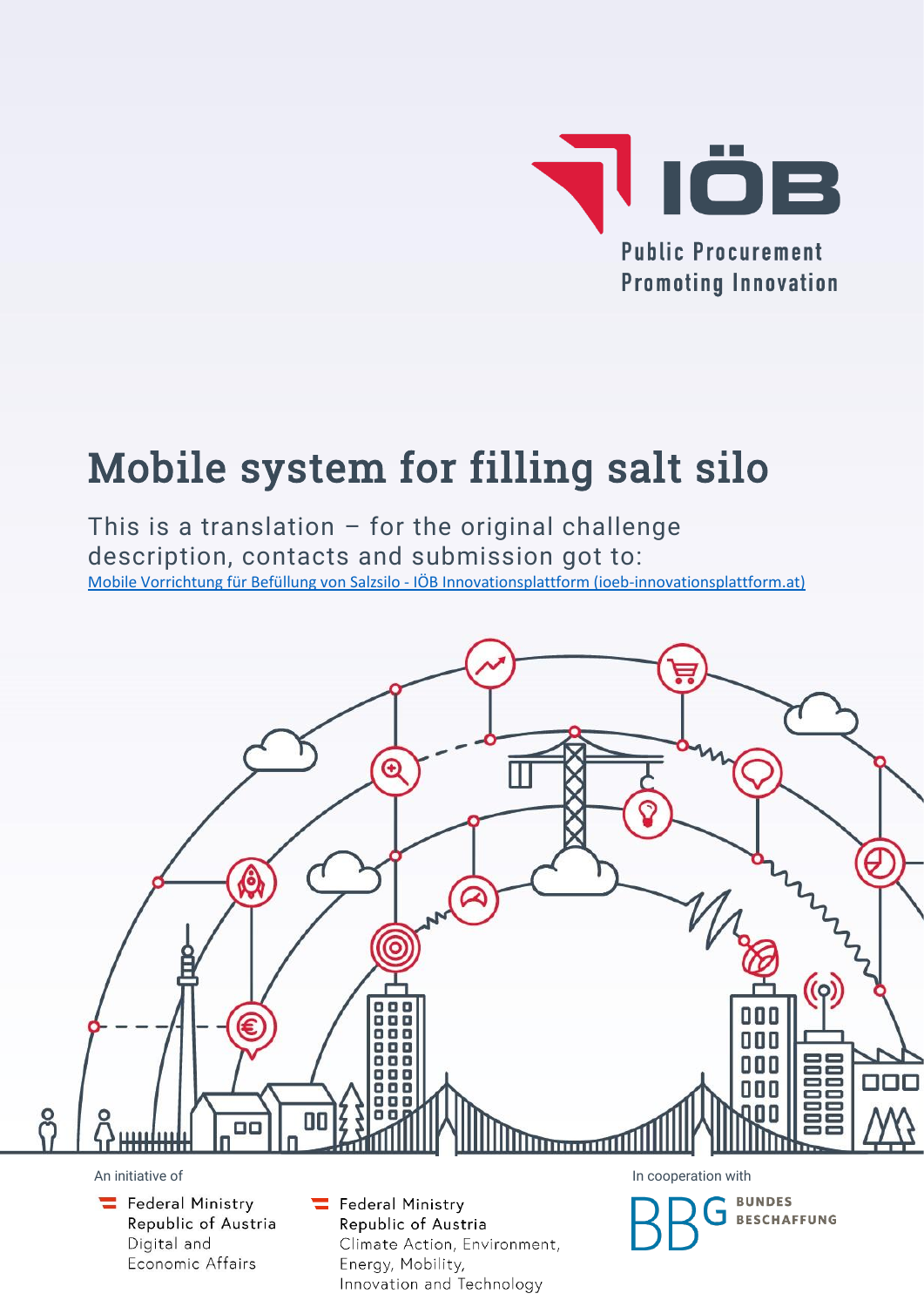]

## Challenge Sponsor

ASFINAG | Autobahnen- und Schnellstraßen-Finanzierungs-Aktiengesellschaft



#### Point of Departure

In order to prevent traffic on highways and expressways from coming to a standstill in winter, two things are essential: the mechanical clearing of snow and the use of salt (sodium chloride) as a de-icing agent. The amount of salt used by winter road clearance services varies. On average, ASFINAG grits about 80,000 tons of salt annually. A blog article by Georg Steyrer, Head of Operational Maintenance in the Eastern Region and juror of this Open Innovation Challenge, provides insight into the use of salt[:https://blog.asfinag.at/auf-der-autobahn/salz-auf-unseren-autobahnen](https://blog.asfinag.at/auf-der-autobahn/salz-auf-unseren-autobahnen)

ASFINAG stores salt for winter road maintenance in around 200 silos and 25 warehouses. Some of the silos are in ASFINAG's freeway maintenance depots, some along the route. Salt is delivered by [silo trucks](https://de.wikipedia.org/wiki/Silofahrzeug) that are not owned by ASFINAG. Such a special vehicle blows about 25 tons of salt in one hour into the silo via a riser pipe at a height of about 25 meters. The smallest silos would thus be filled to capacity in one hour. The bulk of the silos can hold between 350 and 680 tons of road salt. Filling therefore takes place in stages - as a rule, a silo is never completely empty.

This method of filling reaches its limits, especially at times of high consumption. Silo trucks are in short supply at these times. If a lot is consumed, the silos also have to be re-filled quickly due to the winter conditions.

#### Main Question

How can a mobile system for filling salt silos be designed and built to reduce the dependence on silo trucks for winter maintenance in a timely manner?

#### Desired situation

ASFINAG wants to break away from its dependence on silo trucks. A new type of mobile system for transporting the salt to the silo is to supplement the use of the special silo trucks at peak times. Key challenges and functional cornerstones that must be met:

- Handling of the road salt must continue to be done in a way that keeps it dry and clean.
- The conditions at the silos are designed for delivery by silo trucks. Therefore, even with a newly designed system, filling can only be done through the injection pipe fixed to the silo at person height (A-coupling 4 inch diameter).
- Unloading into this filling equipment must be done directly from vehicle delivering the salt (push floor or dump truck).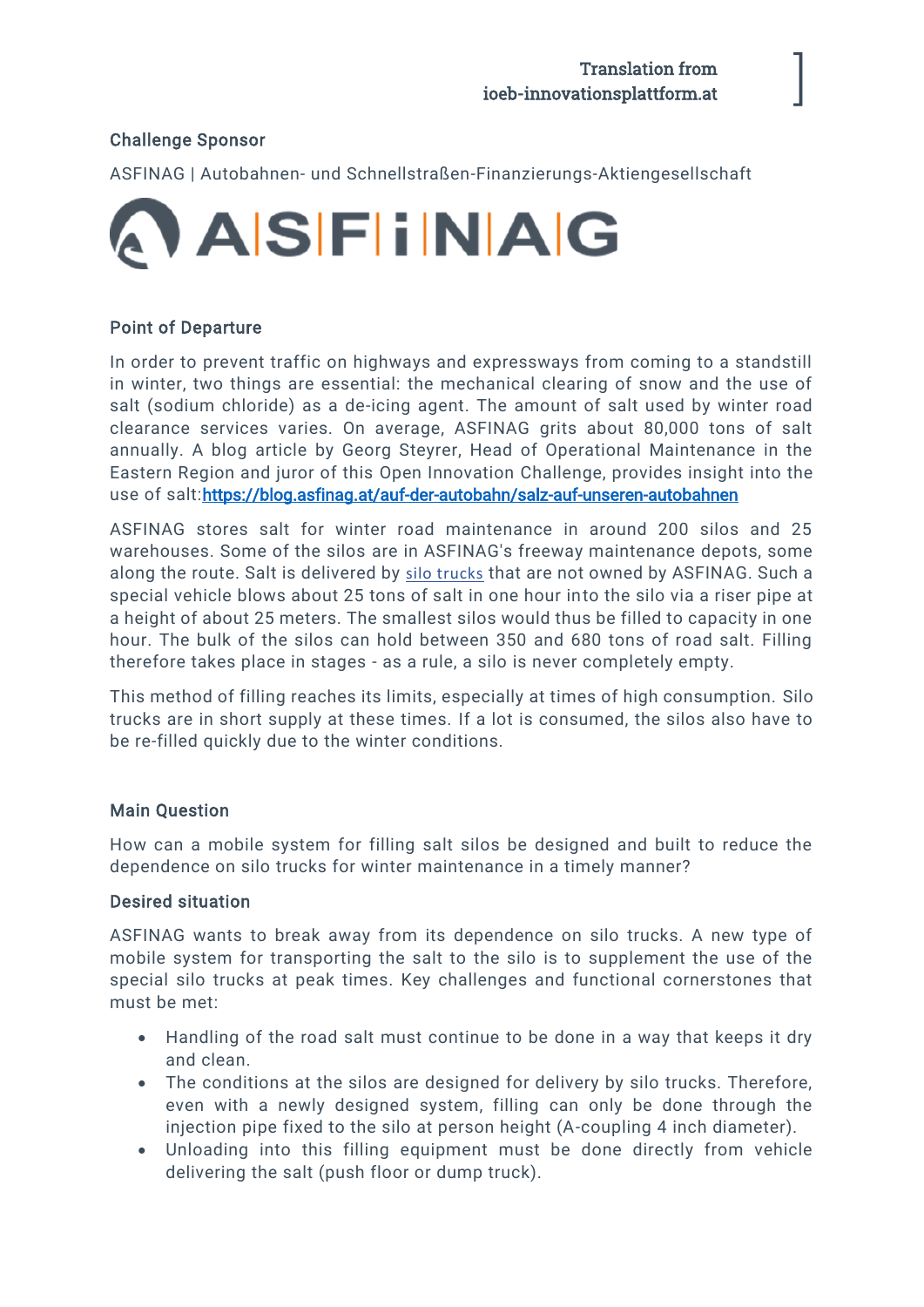## Translation from ioeb-innovationsplattform.at

]

- One to two people should be sufficient to deliver, set up and operate the equipment at the silo.
- The speed of filling the silo should be competitive with the current standard, if possible. That is, an entire truckload of salt should be unloaded after one to two hours at the latest. Otherwise, longer filling times could easily lead to congestion of the delivering vehicles, since it is impossible to optimize the delivery times to avoid congestion.
- The new type of system would not be used for months e.g., over the summer. The machine must therefore be robust and undemanding in terms of maintenance so that it can move to the next silo at any time in the fall to do its job there.

#### The submission deadline is: July 19th, 2022

#### Preliminary consideration of the process and the construction

The salt arrives at the silo by means of an easier available semi-trailer. The new type of system is mounted on a standardized roll-off container / roll-off superstructure and is brought to the site by a hook truck. Its heart is a compressor that blows the salt into the silo. It is driven by means of a cardan shaft via a tractor or Unimog or with an installed aggregate/engine.

#### Call for proposals

With this open innovation challenge, those responsible at ASFINAG (see jury) are addressing companies or consortia that can contribute both a concrete perspective for the development and the construction of at least one pilot system. At the same time, manufacturers or distributors of key components are invited to submit and publicize them.

The subsequent design of a mobile system can either be based on ASFINAG's own preliminary considerations of sequence and components or can be done in other ways while adhering to the functional cornerstones. Innovative and better ideas are welcome and will be treated confidentially.

To provide the jury with a basis for selecting interviewees at the Innovation Dialogue, please submit companies online first:

- A description of their solution approach ("idea") or the key component you could bring to the table.
- A description of your own services and those of cooperation partners; if possible, the description should be illustrated by descriptions of similar projects/systems.
- A first rough estimate of the costs for the development and construction of a pilot system.
- A rough schedule for the realization up to delivery. Important: The public part of the submission must consist at least of the company profile (with reference projects) and a summary of the main aspects; the concrete approach can also be provided confidentially as a pdf via the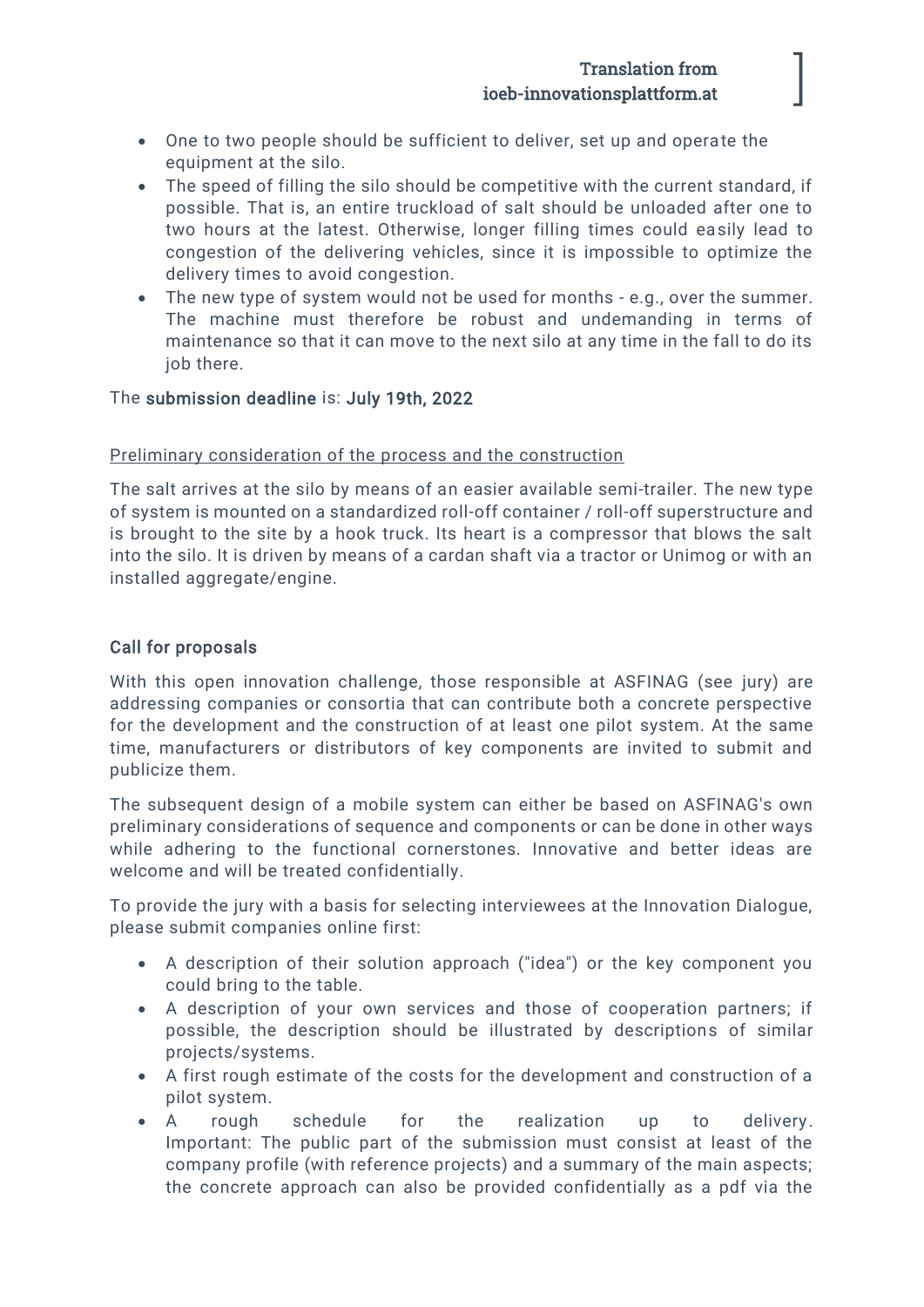# Translation from ioeb-innovationsplattform.at

]

moderator to protect the idea from imitation. The jury commits itself to confidentiality and protects genuine ideas of the submitters with unique selling proposition from exploitation by third parties.

#### Benefits of the Challenge and further course of the project

The sponsor receives an overview of solutions to be considered and potential partners with the online submissions to the Challenge. The jury of internal experts then invites those companies to an innovation dialogue whose solutions stand out particularly positively in terms of the evaluation criteria. During the innovation dialogue, understanding can be sharpened, and ideas can be specified.

#### As a submitting company, please keep September 27<sup>th</sup>, 2022, free for the Innovation Dialogue.

For companies, this means: Participating in the Challenge puts you on the radar of the public purchaser. Your submission remains visible as your business card for other interested parties even after the Challenge is over. You put yourself in position for further public sector purchasing projects. If you are among the winners and are invited to the final innovation dialogue, you can present your solution at a market meeting. You will exchange ideas directly with the project managers.

This creates sensitivity and understanding on the part of the public client for suitable innovations and aspects that may have been neglected so far. This is important so that the public client can take innovative approaches into account in the possible purchasing project after the market investigation according to the Federal Procurement Act and initiate an implementation in line with the market.

#### Depending on the results, the further project plan provides for the following:

If the market discussions suggest that implementation makes sense, the immediate goal is to commission a pilot mobile system through the procurement process that makes sense and is permissible, depending on the findings of the market survey. In addition, depending on the practicability of the demonstration system, each region could be equipped with approx. 1-2 mobile systems (approx. 10 in total).

#### Your Questions

Contact the moderator or post your question about the Challenge. Our moderators will check, research and publish your question together with the answer. This way, all potential participants are certain to receive the same information.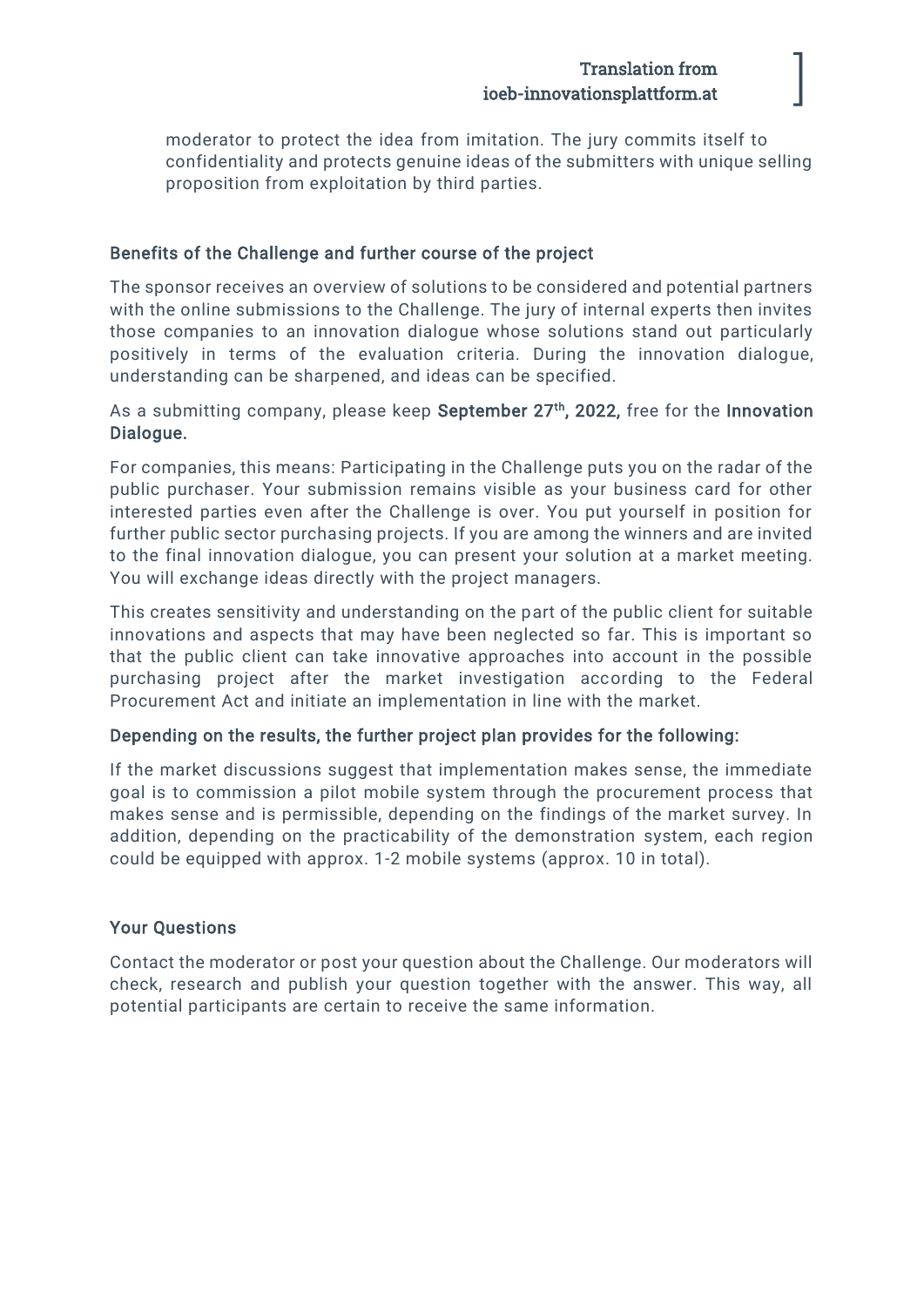]

#### How to submit a solution/idea

Check the submission deadline (phase "Aufruf und Einreichungen"); click on the button "Lösung einreichen" on the top right side of the page.

| <b>AKTUELLE PHASE</b><br><b>ENDET AM: 27.02.2022</b> | $-(2)(3)(9)$<br>Aufruf und Einreichungen                                                                                                                                                                                                                                                                                                               | <b>ONLINE SEIT 15.12.2021</b> | @ FRAGEN?                      |
|------------------------------------------------------|--------------------------------------------------------------------------------------------------------------------------------------------------------------------------------------------------------------------------------------------------------------------------------------------------------------------------------------------------------|-------------------------------|--------------------------------|
|                                                      | <b>Herausforderung</b>                                                                                                                                                                                                                                                                                                                                 |                               | Sie haben die passende Lösung? |
|                                                      | Alternativen Antrieben gehört die Zukunft. Sowohl im urbanen Stadtverkehr als auch in ländlichen Regionen spielt eine<br>immer größere Rolle, umweltschonend unterwegs zu sein. Das betrifft Fahrzeuge, mit denen Menschen von A nach B<br>kommen, wie z.B. PKW und Busse. Das betrifft aber auch Nutzfahrzeuge, vom Tanklöschwagen der Feuerwehr über |                               | <b>LÖSUNG EINREICHEN</b>       |

**•** Beschreibung

Post a meaningful description (make references to the description of the challenge and evaluation criteria on the right side of the challenge page)

- Mehrwert Highlight the benefits of your solution.
- **·** Titelbild Upload a picture to be displayed on the landing page of the challenge.
- Kooperationspartner

If you are handing in a joint contribution with other companies, this is where you make sure they are represented with logos and names.

▪ Dateien & Infos

If necessary in addition to the descriptions above: add pdf-files (e.g. existing product brochures). But: Keep your contribution manageable for the jury.

▪ Vertrauliche Infos

If necessary, place a confidential information for the jury, the sponsor and moderator (e.g. indication of approximate price range). All other parts of the contribution will be public.

Please be aware of the fact, that a challenge is market research / market engagement prior to a possible procurement. The challenge will not decide upon a contract award nor will it lead to any unfair advantage in a tender. Please balance your time and effort.